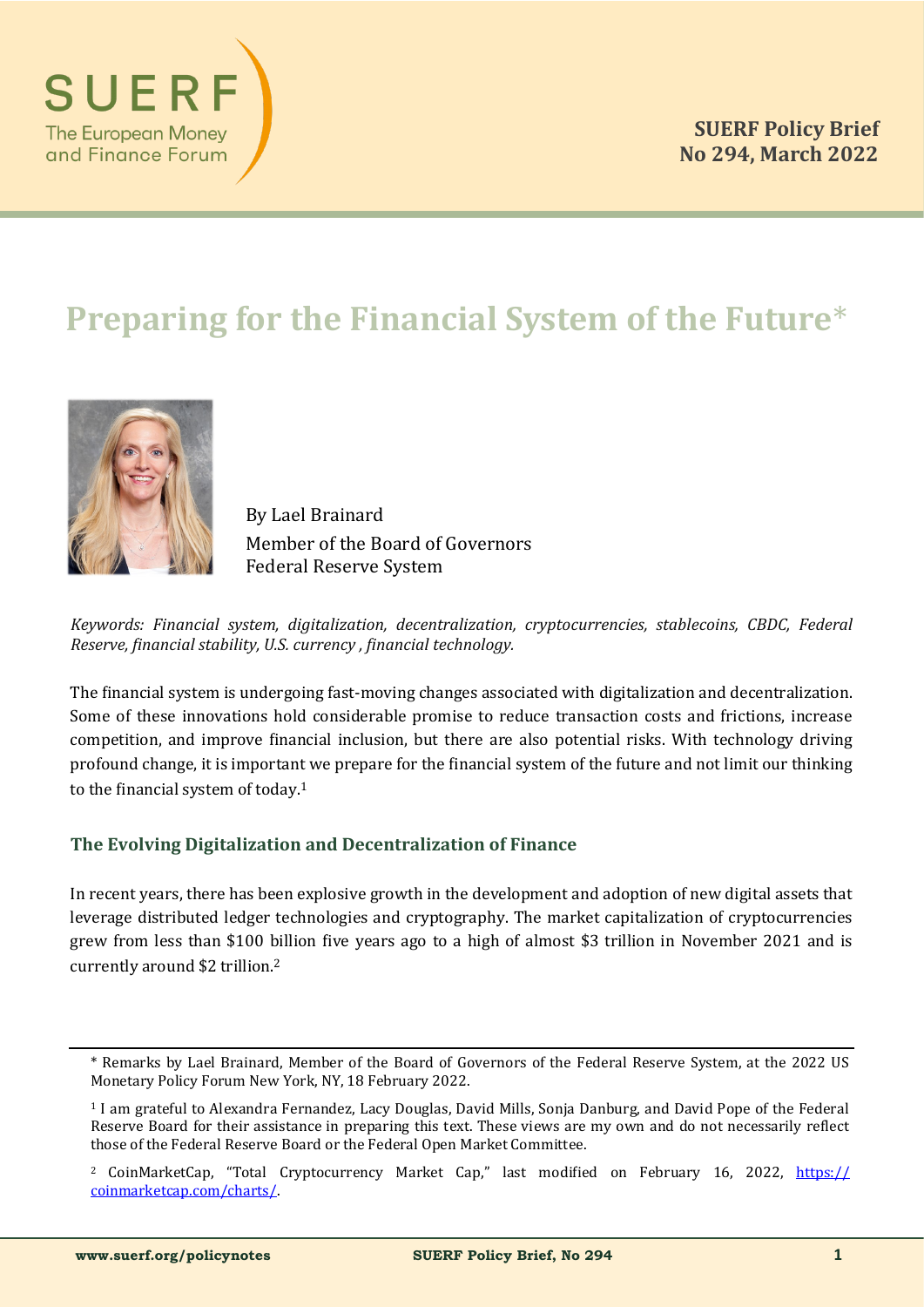In parallel, we have seen rapid growth in the platforms that facilitate the crypto finance ecosystem, including decentralized finance (DeFi) platforms. These crypto platforms facilitate a variety of activities, including lending, trading, and custodying crypto-assets, in some cases outside the traditional regulatory guardrails for investor and consumer protection, market integrity, and transparency.

The growth in the crypto finance ecosystem is fueling demand for stablecoins – digital assets that are intended to maintain stable value relative to reference assets, such as the U.S. dollar. Stablecoin supply grew nearly sixfold in 2021, from roughly \$29 billion in January 2021 to \$165 billion in January 2022. There is a high degree of concentration among a few dollar-pegged stablecoins: As of January 2022, the largest stablecoin by market capitalization made up almost half of the market, and the four largest stablecoins together made up almost 90 percent.<sup>3</sup> Today, stablecoins are being used as collateral on DeFi and other crypto platforms, as well as in facilitating trading and monetization of cryptocurrency positions on and between crypto and other platforms.

In the future, some issuers envision that stablecoins will also have an expanded reach in the payment system and be commonly used for everyday transactions, both domestic and cross-border. So it is important to have strong frameworks for the quality and sufficiency of reserves and risk management and governance. As noted in a recent report on stablecoins by the President's Working Group on Financial Markets, it is important to guard against run risk, whereby the prospect of an issuer not being able to promptly and adequately meet redemption requests for the stablecoin at par could result in a sudden surge in redemption demand.<sup>4</sup> It is also important to address settlement risk, whereby funds settlement is not certain and final when expected, and systemic risk, whereby the failure or distress of a stablecoin provider could adversely affect the broader financial system.<sup>5</sup>

The prominence of crypto advertisements during the Super Bowl highlighted the growing engagement of retail investors in the crypto ecosystem.<sup>6</sup> In late 2021, Pew Research found that 16 percent of survey respondents reported having personally invested in, traded, or otherwise used a cryptocurrency – up from less than 1 percent of respondents in 2015.<sup>7</sup> There is also rising interest among institutional investors.<sup>8</sup> So it is perhaps not surprising that established financial intermediaries are undertaking efforts to expand the crypto services and products they offer. If the past year is any guide, the crypto financial system is likely to continue to grow and evolve in ways that increase interconnectedness with the traditional financial system. As a result, officials in

<sup>5</sup> See "Virtual Hearing - Digital Assets and the Future of Finance: The President's Working Group on Financial Markets' Report on Stablecoins," February 8, 2022, [https://financialservices.house.gov/events/eventsingle.aspx?](https://financialservices.house.gov/events/eventsingle.aspx?EventID=409026) [EventID=409026.](https://financialservices.house.gov/events/eventsingle.aspx?EventID=409026) 

<sup>6</sup> Khristopher Brooks and Aimee Picchi, "Super Bowl ads 2022: Crypto companies are spending millions to win over viewers," *CBS News,* February 11, 2022, [https://www.cbsnews.com/news/super](https://www.cbsnews.com/news/super-bowl-2022-commercials-cryptocurrency/)-bowl-2022-commercials[cryptocurrency/.](https://www.cbsnews.com/news/super-bowl-2022-commercials-cryptocurrency/)

<sup>7</sup> The 2015 survey focused on Bitcoin use. See "16% of Americans say they have ever invested in, traded or used cryptocurrency," Pew Research Center, last modified on November 11, 2021, [https://www.pewresearch.org/fact](https://www.pewresearch.org/fact-tank/2021/11/11/16-of-americans-say-they-have-ever-invested-in-traded-or-used-cryptocurrency/)[tank/2021/11/11/16](https://www.pewresearch.org/fact-tank/2021/11/11/16-of-americans-say-they-have-ever-invested-in-traded-or-used-cryptocurrency/)-of-americans-say-they-have-ever-invested-in-traded-or-used-cryptocurrency/.

<sup>&</sup>lt;sup>3</sup> "Total Stablecoin Supply," The Block, last modified on February 14, 2022, [https://www.theblockcrypto.com/](https://www.theblockcrypto.com/data/decentralized-finance/stablecoins/total-stablecoin-supply-daily) data/decentralized-[finance/stablecoins/total](https://www.theblockcrypto.com/data/decentralized-finance/stablecoins/total-stablecoin-supply-daily)-stablecoin-supply-daily.

<sup>4</sup> President's Working Group on Financial Markets, the Federal Deposit Insurance Corporation, and the Office of the Comptroller of the Currency, *Report on Stablecoins* (Washington: President's Working Group on Financial Markets, the Federal Deposit Insurance Corporation, and the Office of the Comptroller of the Currency, November 2021), https://home.treasury.gov/system/files/136/StableCoinReport\_Nov1\_508.pdf.

<sup>8</sup> Fidelity Digital Assets, "71% of Institutional Investors Plan to Buy or Invest in Digital Assets in the Fugure," July 20, 2021, https://www.fidelitydigitalassets.com/bin-[public/060\\_www\\_fidelity\\_com/documents/FDAS/digital](https://www.fidelitydigitalassets.com/bin-public/060_www_fidelity_com/documents/FDAS/digital-asset-survey-2021.pdf)asset-survey-[2021.pdf.](https://www.fidelitydigitalassets.com/bin-public/060_www_fidelity_com/documents/FDAS/digital-asset-survey-2021.pdf)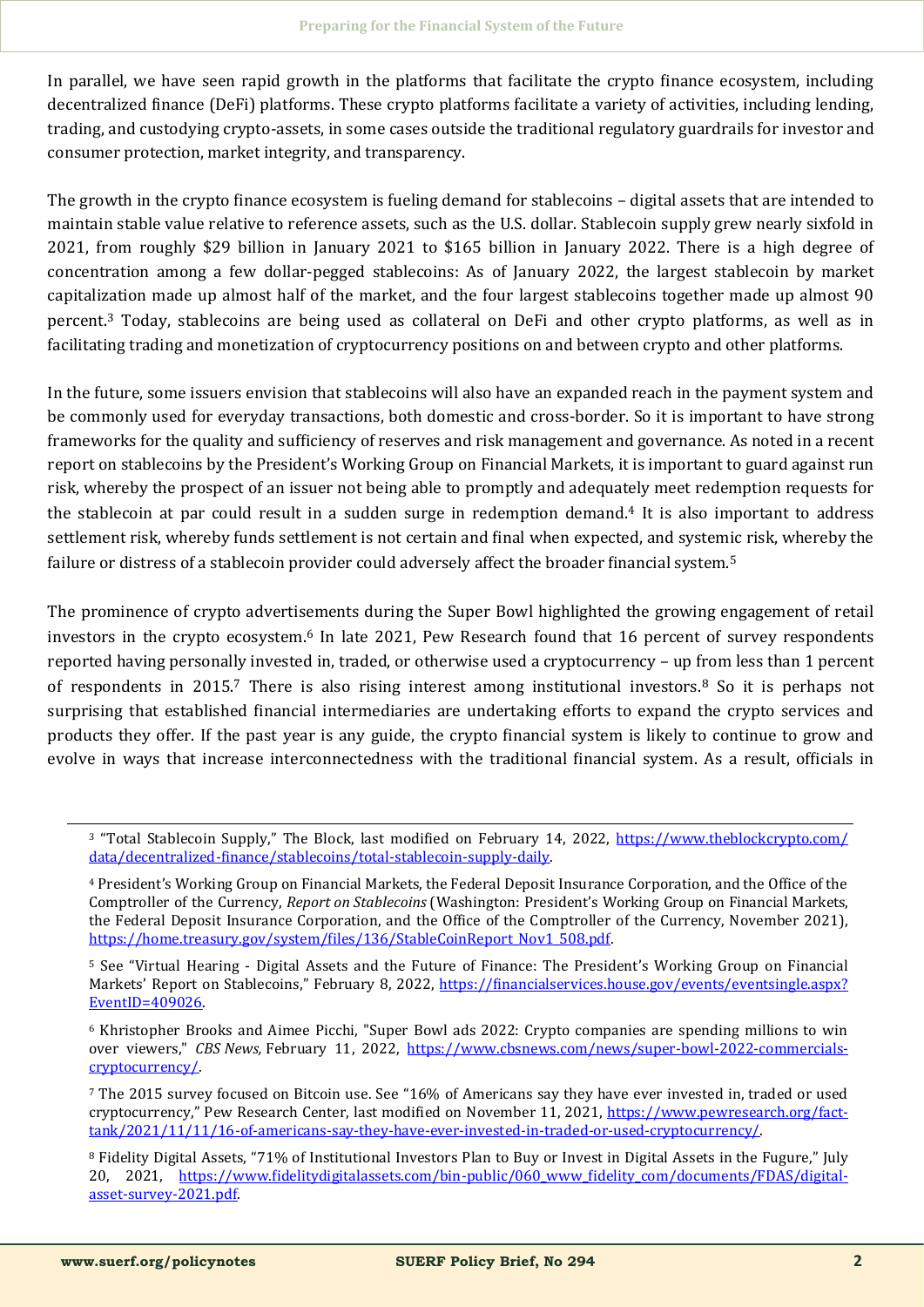many countries are undertaking efforts to understand and adapt to the transformation of the financial system. Many jurisdictions are making efforts to ensure statutory and regulatory frameworks apply like rules to like risks, and some jurisdictions are issuing or contemplating issuing central bank currency in digital form.<sup>9</sup>

## **Preparing for the Payment System of the Future**

The Federal Reserve needs to be preparing for the payment landscape of the future even as we continue to make improvements to meet today's needs. In light of the rapid digitalization of the financial system, the Federal Reserve has been thinking critically about whether there is a role for a potential U.S. central bank digital currency (CBDC) in the digital payment landscape of the future and about its potential properties, costs, and benefits.

Our financial and payment system delivers important benefits today and is continuing to improve with developments like real-time payments. Nonetheless, certain challenges remain, such as a lack of access to digital banking and payment services for some Americans and expensive and slow cross-border payments. Growing interest in the digital financial ecosystem suggests that technology is enabling potential improvements that merit consideration.<sup>10</sup> In addition, it is important to consider how new forms of crypto-assets and digital money may affect the Federal Reserve's responsibilities to maintain financial stability, a safe and efficient payment system, household and business access to safe central bank money, and maximum employment and price stability. It is prudent to explore whether there is a role for a CBDC to preserve some of the safe and effective elements of the financial system of the present in a way that is complementary to the private sector innovations transforming the financial landscape of the future.

The public and private sector play important complementary roles within the financial system in the United States. From Fedwire to FedNow, the Federal Reserve has over a century of experience working to improve the infrastructure of the U.S. payment system to provide a resilient and adaptable foundation for dynamic private sector activity.<sup>11</sup> In parallel, private sector banks and nonbanks have competed to build the best possible products and services on top of that foundation and to meet the dollar-denominated needs of consumers and investors at home and around the world. The result is a resilient payment system that is responsive to the changing needs of businesses, consumers, and investors.

While the official sector provides a stable currency, operates some important payment rails, and undertakes regulation and oversight of financial intermediaries and critical financial market infrastructures, the private sector brings competitive forces encouraging efficiency and new product offerings and driving innovation. Responsible innovation has the potential to increase financial inclusion and efficiency and to lower costs within guardrails that protect consumers and investors and safeguard financial stability.

<sup>9</sup>See Financial Stability Board, *Regulation, Supervision and Oversight of "Global Stablecoin" Arrangements: Final Report and High-Level Recommendations* (Basel: Financial Stability Board, October 2020), [https://www.fsb.org/wp](https://www.fsb.org/wp-content/uploads/P131020-3.pdf) -[content/uploads/P131020](https://www.fsb.org/wp-content/uploads/P131020-3.pdf)-3.pdf and International Monetary Fund, *Behind the Scenes of Central Bank Digital Currency* (Washington: International Monetary Fund, February 2022), [https://www.imf.org/en/Publications/](https://www.imf.org/en/Publications/fintech-notes/Issues/2022/02/07/Behind-the-Scenes-of-Central-Bank-Digital-Currency-512174) fintech-[notes/Issues/2022/02/07/Behind](https://www.imf.org/en/Publications/fintech-notes/Issues/2022/02/07/Behind-the-Scenes-of-Central-Bank-Digital-Currency-512174)-the-Scenes-of-Central-Bank-Digital-Currency-512174.

<sup>10</sup> Lael Brainard "The Future of Retail Payments in the United States" (speech at the FedNow Service Webinar, Washington, D.C., August 6, 2020),<https://www.federalreserve.gov/newsevents/speech/brainard20200806a.htm>

<sup>11</sup> See Board of Governors of the Federal Reserve System, "Major Events in the History of the Federal Reserve's Role in the U.S. Payment System," in *The Fed Explained: What the Central Bank Does*, 11<sup>th</sup> ed. (Washington: Board of Governors of the Federal Reserve System, December 2021), [https://www.federalreserve.gov/aboutthefed/files/](https://www.federalreserve.gov/aboutthefed/files/the-fed-explained.pdf#page=91) the-fed-[explained.pdf#page=91.](https://www.federalreserve.gov/aboutthefed/files/the-fed-explained.pdf#page=91)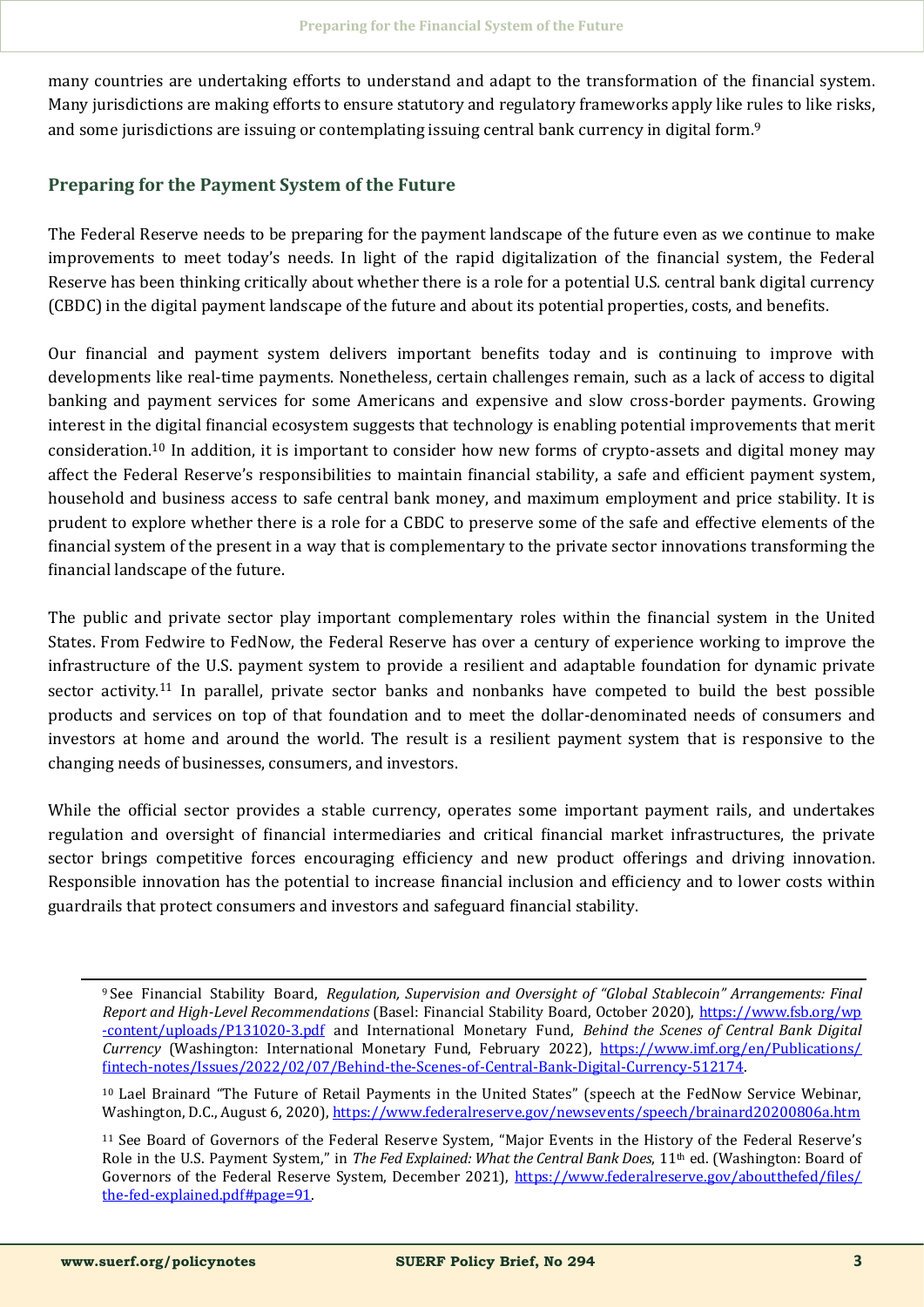As we assess the range of future states of the financial system, it is prudent to consider how to preserve ready public access to government-issued, risk-free currency in the digital financial system – the digital equivalent of the Federal Reserve's issuance of physical currency. The Board recently issued a discussion paper that outlines the Federal Reserve's current thinking on the potential benefits, risks, and policy considerations of a U.S. CBDC.<sup>12</sup> The paper does not advance any specific policy outcome and does not signal that the Board will make any imminent decisions about the appropriateness of issuing a U.S. CBDC. It lays out four CBDC design principles that analysis to date suggests would best serve the needs of the United States if one were created. Those principles are that a potential CBDC should be privacy-protected, so consumer data and privacy are safeguarded; intermediated, such that financial intermediaries rather than the Federal Reserve interface directly with consumers; widely transferable, so the payment system is not fragmented; and identity-verified, so law enforcement can continue to combat money laundering and funding of terrorism.

## **Financial Stability**

Given the Federal Reserve's mandate to promote financial stability, any consideration of a CBDC must include a robust evaluation of its impact on the stability of the financial system – not only as it exists today but also as it may evolve in the future. In consideration of the financial system today, it would be important to explore design features that would ensure complementarity with established financial intermediation. A CBDC – depending on its features – could be attractive as a store of value and means of payment to the extent it is seen as the safest form of money.<sup>13</sup> This could make it attractive to risk-averse users, perhaps leading to increased demand for the CBDC at the expense of other intermediaries during times of stress. So it is important to undertake research regarding the tools and design features that could be introduced to limit such risks, such as offering a noninterest bearing CBDC and limiting the amount of CBDC an end user could hold or transfer.

As I noted at the start, the digital asset and payment ecosystem is evolving at a rapid pace. Thus, it is also important to contemplate the potential role of a CBDC to promote financial stability in a future financial system in which a growing range of consumer payment and financial transactions would be conducted via digital currencies such as stablecoins. If current trends continue, the stablecoin market in the future could come to be dominated by just one or two issuers. Depending on the characteristics of these stablecoins, there could be large shifts in desired holdings between these stablecoins and deposits, leading to large-scale redemptions by risk-averse users at times of stress that could prove disruptive to financial stability. In such a future state, the coexistence of CBDC alongside stablecoins and commercial bank money could prove complementary, by providing a safe central bank liability in the digital financial ecosystem, much like cash currently coexists with commercial bank money. It is essential that policymakers, including the Federal Reserve, plan for the future of the payment system and consider the full range of possible options to bring forward the potential benefits of new technologies, while safeguarding stability.

<sup>12</sup> Board of Governors of the Federal Reserve System, "Money and Payments: The U.S. Dollar in the Age of Digital Transformation," research paper (Washington: Board of Governors of the Federal Reserve System, January 2022), [https://www.federalreserve.gov/publications/files/money](https://www.federalreserve.gov/publications/files/money-and-payments-20220120.pdf)-and-payments-20220120.pdf.

<sup>13</sup> Bank for International Settlements, *Central bank digital currencies: financial stability implications* (Basel: Bank for International Settlements, September 2021), [https://www.bis.org/publ/othp42\\_fin\\_stab.pdf.](https://www.bis.org/publ/othp42_fin_stab.pdf)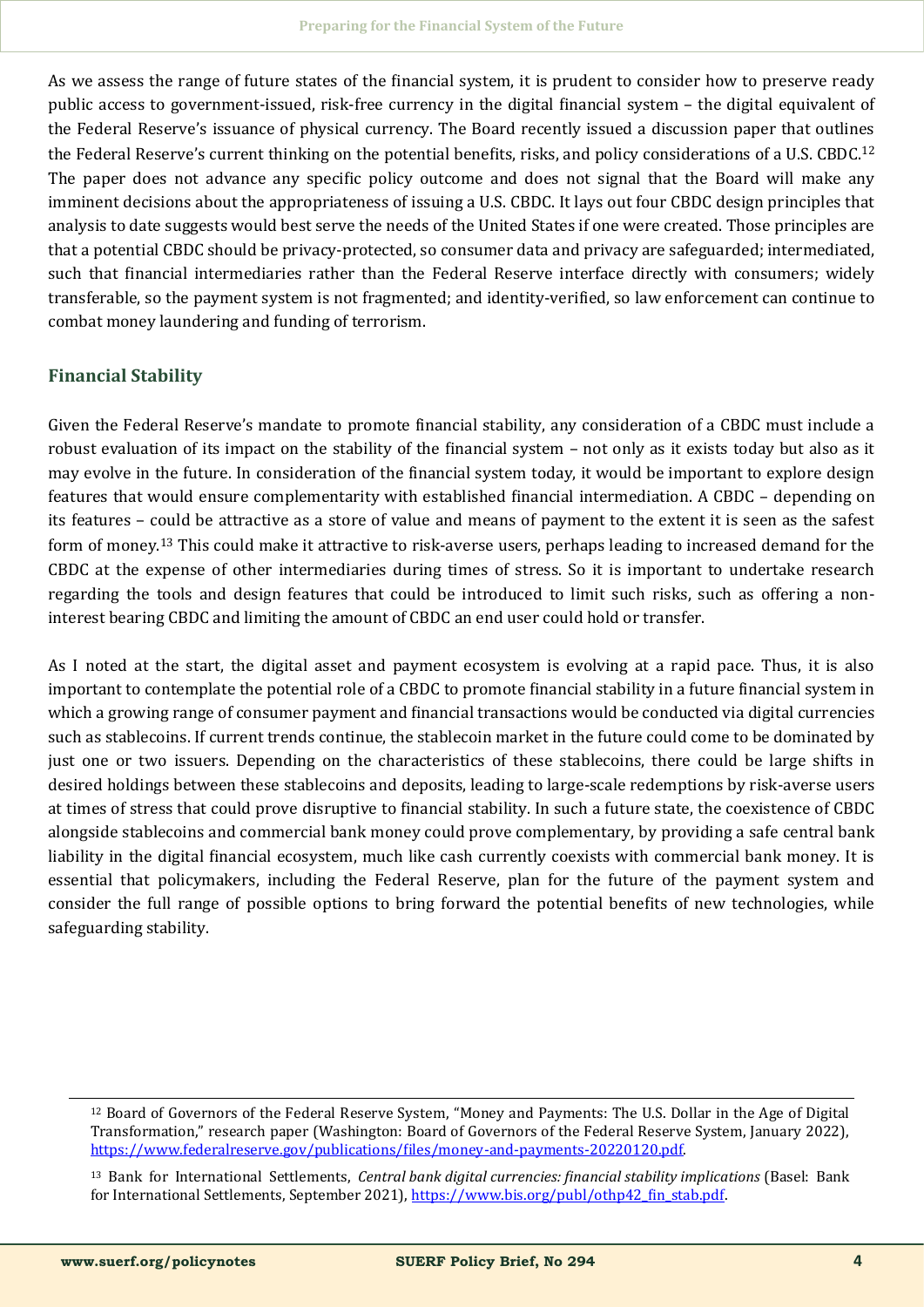## **International Considerations**

Analysis of the potential future state of the financial system is not limited to the domestic implications. The dollar is important to global financial markets: It is not only the predominant global reserve currency, but the dollar is also the most widely used currency in international payments.<sup>14</sup>

Decisions by other major jurisdictions to issue CBDCs could bring important changes to global financial markets that may prove more or less disruptive and that could influence the potential risks and benefits of a U.S. CBDC. Thus, it is wise to consider what the future states of global financial markets and transactions would look like both with and without a Federal Reserve-issued CBDC. For example, the People's Bank of China has been piloting the digital yuan, also known as e-CNY, in numerous Chinese cities over the past two years.<sup>15</sup> The substantial early progress on the digital yuan may have implications for the evolution of cross-border payments and payment systems. And it may influence the development of norms and standards for cross-border digital financial transactions.

It is prudent to consider how the potential absence or issuance of a U.S. CBDC could affect the use of the dollar in payments globally in future states where one or more major foreign currencies are issued in CBDC form. A U.S. CBDC may be one potential way to ensure that people around the world who use the dollar can continue to rely on the strength and safety of U.S. currency to transact and conduct business in the digital financial system. More broadly, it is important to consider how the United States can continue to play a lead role in the development of standards governing international digital financial transactions involving CBDCs consistent with norms such as privacy and security. Given the dollar's important role as a payment instrument across the world, it is essential that the United States be on the frontier of research and policy development regarding CBDC, as international developments related to CBDC can have implications for the global financial system.

## **Technology Research and Experimentation**

Given the range of possible future states with significant digitization of the financial system, it is important that the Federal Reserve is actively engaging with the underlying technologies. Our work to build 24x7x365 instant payments rails leverages lessons from some of today's most resilient, high-performing, and large-scale technology platforms across the globe. It is providing important insights on the clearing and settlement models associated with real time payments as well as on fraud, cyber resilience, cloud computing, and related technologies. In parallel with the Board's public consultation on CBDC, the Federal Reserve Bank of Boston, in collaboration with the Massachusetts Institute of Technology, has developed a theoretical high-performance

<sup>14</sup> Carol Bertaut, Bastian von Beschwitz, Stephanie Curcuru, "The International Role of the U.S. Dollar," October 6, 2021, [https://www.federalreserve.gov/econres/notes/feds](https://www.federalreserve.gov/econres/notes/feds-notes/the-international-role-of-the-u-s-dollar-20211006.htm)-notes/the-international-role-of-the-u-s-dollar-[20211006.htm.](https://www.federalreserve.gov/econres/notes/feds-notes/the-international-role-of-the-u-s-dollar-20211006.htm)

<sup>15</sup> Coco Feng, "China's digital currency: e-CNY wallet nearly doubles user base in two months to 261 million ahead of Winter Olympics," *South China Morning Post*, January 19, 2022, [https://www.scmp.com/tech/tech](https://www.scmp.com/tech/tech-trends/article/3163953/chinas-digital-currency-e-cny-wallet-nearly-doubles-user-base-two)-trends/ [article/3163953/chinas](https://www.scmp.com/tech/tech-trends/article/3163953/chinas-digital-currency-e-cny-wallet-nearly-doubles-user-base-two)-digital-currency-e-cny-wallet-nearly-doubles-user-base-two. See also Working Group on E-CNY Research and Development of the People's Bank of China, "Progress of Research & Development of E-CNY in China," white paper (Beijing: People's Bank of China, July 2021), [http://www.pbc.gov.cn/](http://www.pbc.gov.cn/en/3688110/3688172/4157443/4293696/2021071614584691871.pdf) [en/3688110/3688172/4157443/4293696/2021071614584691871.pdf.](http://www.pbc.gov.cn/en/3688110/3688172/4157443/4293696/2021071614584691871.pdf)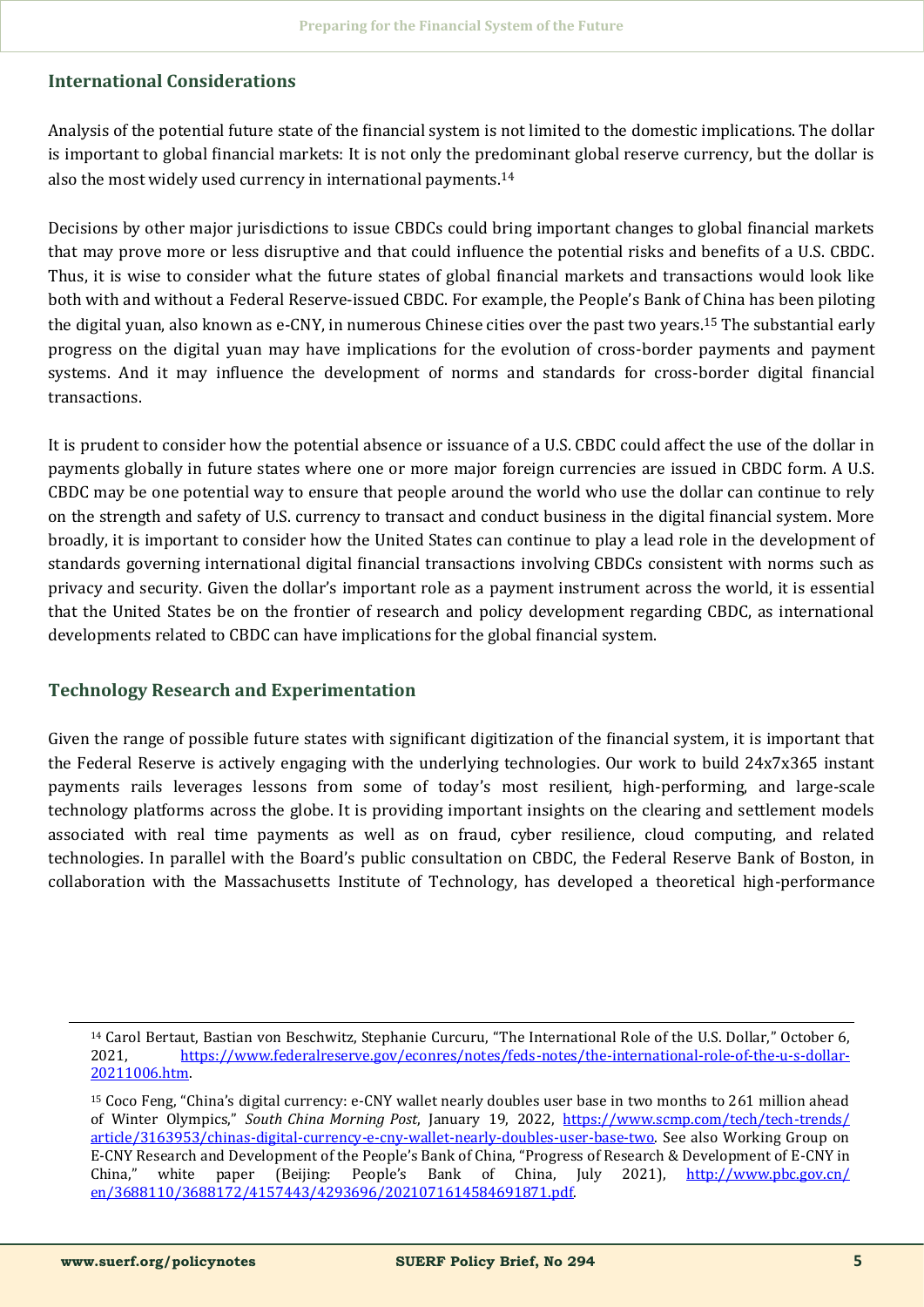transaction processor for CBDC.<sup>16</sup> They recently published the resulting software under an open-source license as a way of engaging with the broader technical community and promoting transparency and verifiability.<sup>17</sup>

Moreover, the Board is studying how innovations, such as distributed ledger technology, could improve the financial system. This work includes experimentation with stablecoin interoperability and testing of retail payments across multiple distributed payment ledger systems. The Federal Reserve Bank of New York recently established an Innovation Center, focused on validating, designing, building, and launching new financial technology products and services for the central bank community.<sup>18</sup>

These technology research and development initiatives are vital to our responsibilities to promote a safe and efficient payment system and financial stability, whatever the future may bring.

#### **Conclusion**

The financial system is not standing still, and neither can we. The digital financial ecosystem is evolving rapidly and becoming increasingly connected with the traditional financial system. It is prudent for the Board to understand the evolving payment landscape, the technological advancements and consumer demands driving this evolution, and the consequent policy choices as it seeks to fulfill its congressionally-mandated role to promote a safe, efficient, and inclusive system for U.S. dollar transactions.<sup>19</sup> To prepare for the financial system of the future, the Federal Reserve is engaging in research and experimentation with these new technologies and consulting closely with public and private sector partners. ∎

<sup>16</sup> Federal Reserve Bank of Boston, "Project Hamilton Phase 1 A High Performance Payment Processing System Designed for Central Bank Digital Currencies," news release, February 3, 2022, [https://www.bostonfed.org/news](https://www.bostonfed.org/news-and-events/press-releases/2022/frbb-and-mit-open-cbdc-phase-one.aspx)and-events/press-[releases/2022/frbb](https://www.bostonfed.org/news-and-events/press-releases/2022/frbb-and-mit-open-cbdc-phase-one.aspx)-and-mit-open-cbdc-phase-one.aspx.

<sup>&</sup>lt;sup>17</sup> "A transaction processor for a hypothetical, general-purpose, central bank digital currency," GitHub, [https://](https://github.com/mit-dci/opencbdc-tx) [github.com/mit](https://github.com/mit-dci/opencbdc-tx)-dci/opencbdc-tx.

<sup>18</sup> Federal Reserve Bank of New York, "New York Fed Launches the New York Innovation Center to Support Financial Technology Innovation in Central Banking," press release, November 29, 2021, [https://](https://www.newyorkfed.org/newsevents/news/aboutthefed/2021/20211129) [www.newyorkfed.org/newsevents/news/aboutthefed/2021/20211129.](https://www.newyorkfed.org/newsevents/news/aboutthefed/2021/20211129) 

<sup>19</sup> See Board of Governors of the Federal Reserve System, "Fostering Payment and Settlement System Safety and Efficiency" in The Fed Explained, 11<sup>th</sup> ed.